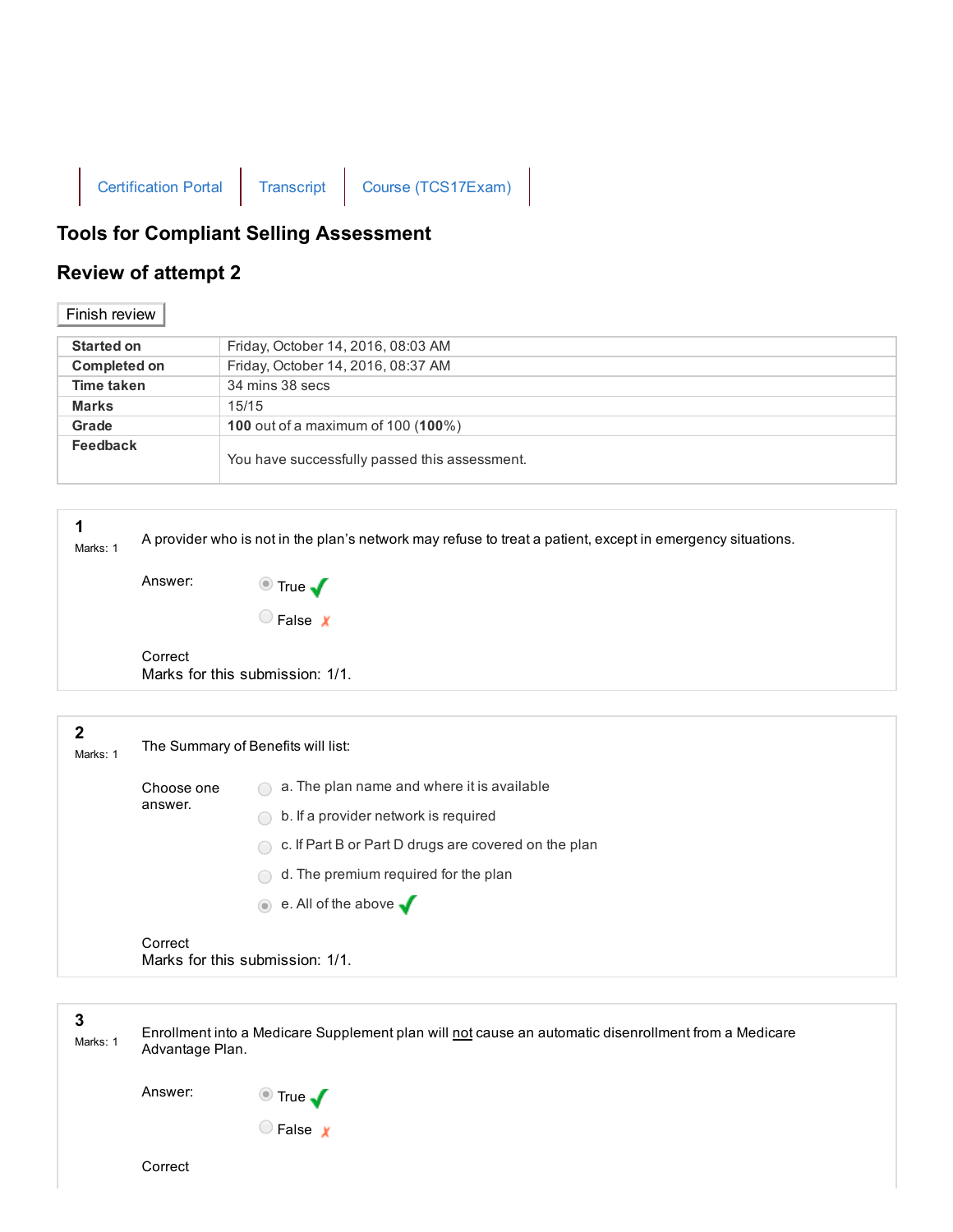| 4<br>Marks: 1              | If a beneficiary is enrolled in an MA-only HMO or MA-only PPO plan and they also sign up for a PDP plan, they<br>will be automatically dropped from their MA plan.                                                                                                                                                                          |                                     |  |  |
|----------------------------|---------------------------------------------------------------------------------------------------------------------------------------------------------------------------------------------------------------------------------------------------------------------------------------------------------------------------------------------|-------------------------------------|--|--|
|                            | Answer:                                                                                                                                                                                                                                                                                                                                     |                                     |  |  |
|                            |                                                                                                                                                                                                                                                                                                                                             | ■ True ✔                            |  |  |
|                            | Correct                                                                                                                                                                                                                                                                                                                                     | Marks for this submission: 1/1.     |  |  |
|                            |                                                                                                                                                                                                                                                                                                                                             |                                     |  |  |
| $5\phantom{1}$<br>Marks: 1 | Different formulary tiers require different copayments or may be subject to deductible or even coinsurance.<br>However, member cost sharing amounts may differ depending upon eligibility for Low Income Subsidy.                                                                                                                           |                                     |  |  |
|                            | Answer:                                                                                                                                                                                                                                                                                                                                     | <u><sup>■</sup></u> True $\sqrt{ }$ |  |  |
|                            |                                                                                                                                                                                                                                                                                                                                             | False x                             |  |  |
|                            | Correct                                                                                                                                                                                                                                                                                                                                     | Marks for this submission: 1/1.     |  |  |
| 6<br>Marks: 1              | The Late Enrollment Penalty for Part D equals _____ of the national average premium for every month of eligibility<br>that the member does not enroll and is applied to the member's premium as long as they are enrolled in a Part D<br>plan. This does not apply to Low-Income Subsidy (LIS) members or members with creditable coverage. |                                     |  |  |
|                            |                                                                                                                                                                                                                                                                                                                                             |                                     |  |  |

|                     | $\bigcirc$ c. 2% |
|---------------------|------------------|
|                     | $\bullet$ d. 1%  |
| Correct<br>$M = -1$ |                  |

Marks for this submission: 1/1.

| Marks: | It's very important that you keep notes about the providers you look up for your clients, and that you accurately<br>confirm whether they are in the network. If a beneficiary uses providers that are out of the network, what can |
|--------|-------------------------------------------------------------------------------------------------------------------------------------------------------------------------------------------------------------------------------------|
|        | happen?                                                                                                                                                                                                                             |

Choose one answer.

 $\bigcirc$  a. The beneficiary will receive a higher bill than expected, because they have to pay more when they use out-of-network providers.

- b. The beneficiary might not receive coverage on their services at all when they use outof-network providers, depending on the type of plan they have and/or the services they receive.
- $\bigcirc$  c. The beneficiary may complain that you misquoted their provider's network status.
- $\bigcirc$  d. The beneficiary may complain that you did not properly check their provider's network status – and then you may experience an allegation of 'marketing misrepresentation' resulting in a full investigation of both your performance and the beneficiary's complaint.

 $\bullet$  e. ALL of the above.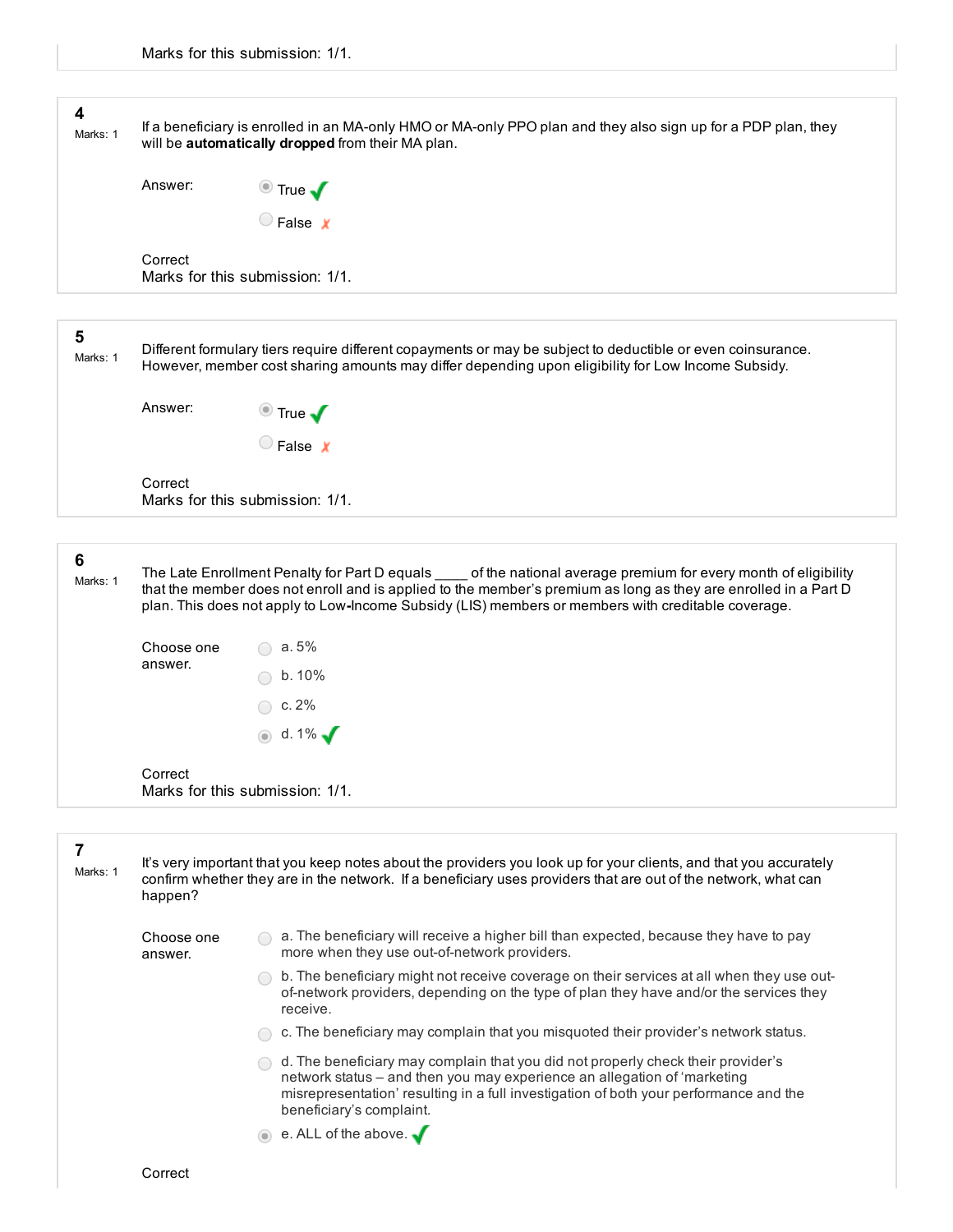| 8<br>Marks: 1                                                                               | One of the most common questions a client will ask when they are considering enrolling into a plan will be for<br>you to explain their own costs for using services. You will need to know exactly where to find this information in<br>the Summary of Benefits, and which services result in a patient expense. While you must explain ALL of the<br>costs associated with being in a plan, please indicate below the items which are the most commonly asked. |                                                                                                                                                                                                                                                                                                         |  |  |  |  |
|---------------------------------------------------------------------------------------------|-----------------------------------------------------------------------------------------------------------------------------------------------------------------------------------------------------------------------------------------------------------------------------------------------------------------------------------------------------------------------------------------------------------------------------------------------------------------|---------------------------------------------------------------------------------------------------------------------------------------------------------------------------------------------------------------------------------------------------------------------------------------------------------|--|--|--|--|
|                                                                                             | Choose one                                                                                                                                                                                                                                                                                                                                                                                                                                                      | a. Copay (set amount for a service)                                                                                                                                                                                                                                                                     |  |  |  |  |
|                                                                                             | answer.                                                                                                                                                                                                                                                                                                                                                                                                                                                         | b. Deductible (amount a beneficiary must pay before the plan begins payment of<br>services                                                                                                                                                                                                              |  |  |  |  |
|                                                                                             |                                                                                                                                                                                                                                                                                                                                                                                                                                                                 | c. Coinsurance (usually a percentage of an allowable charge)                                                                                                                                                                                                                                            |  |  |  |  |
|                                                                                             |                                                                                                                                                                                                                                                                                                                                                                                                                                                                 | d. Premium (amount the beneficiary pays for their plan membership)                                                                                                                                                                                                                                      |  |  |  |  |
|                                                                                             |                                                                                                                                                                                                                                                                                                                                                                                                                                                                 | e. Out-of-Network expenses (additional costs for using non-network providers)                                                                                                                                                                                                                           |  |  |  |  |
|                                                                                             |                                                                                                                                                                                                                                                                                                                                                                                                                                                                 | f. ALL of the above $\sqrt{ }$                                                                                                                                                                                                                                                                          |  |  |  |  |
|                                                                                             | Correct                                                                                                                                                                                                                                                                                                                                                                                                                                                         | Marks for this submission: 1/1.                                                                                                                                                                                                                                                                         |  |  |  |  |
| 9                                                                                           |                                                                                                                                                                                                                                                                                                                                                                                                                                                                 |                                                                                                                                                                                                                                                                                                         |  |  |  |  |
| Marks: 1                                                                                    |                                                                                                                                                                                                                                                                                                                                                                                                                                                                 | You can discuss all plan types (Medicare Advantage, Medicare Supplement, Stand-alone Part D) when meeting<br>with a beneficiary, even if the Scope of Appointment only has one type documented.                                                                                                         |  |  |  |  |
|                                                                                             | Answer:<br>$\bigcirc$ True $\boldsymbol{x}$                                                                                                                                                                                                                                                                                                                                                                                                                     |                                                                                                                                                                                                                                                                                                         |  |  |  |  |
|                                                                                             |                                                                                                                                                                                                                                                                                                                                                                                                                                                                 | <sup>●</sup> False √                                                                                                                                                                                                                                                                                    |  |  |  |  |
|                                                                                             | Correct<br>Marks for this submission: 1/1.                                                                                                                                                                                                                                                                                                                                                                                                                      |                                                                                                                                                                                                                                                                                                         |  |  |  |  |
| 10<br>What do we require for you to be considered qualified or "ready to sell?"<br>Marks: 1 |                                                                                                                                                                                                                                                                                                                                                                                                                                                                 |                                                                                                                                                                                                                                                                                                         |  |  |  |  |
|                                                                                             | Choose one                                                                                                                                                                                                                                                                                                                                                                                                                                                      | a. A current license in the state in which you plan to sell                                                                                                                                                                                                                                             |  |  |  |  |
|                                                                                             | answer.                                                                                                                                                                                                                                                                                                                                                                                                                                                         | b. Appointment with the insurance carrier (in all markets) whose plans you intend to sell                                                                                                                                                                                                               |  |  |  |  |
|                                                                                             |                                                                                                                                                                                                                                                                                                                                                                                                                                                                 | c. Successful completion of the carrier's annual certification program for Medicare<br>Advantage and Prescription Drug Plans, including any required Product, Compliance or<br>Fraud, Waste & Abuse training (this includes PDP training in addition to MA training to<br>be considered for MAPD plans) |  |  |  |  |
|                                                                                             |                                                                                                                                                                                                                                                                                                                                                                                                                                                                 | d. All of the above $\sqrt$                                                                                                                                                                                                                                                                             |  |  |  |  |
|                                                                                             | Correct                                                                                                                                                                                                                                                                                                                                                                                                                                                         | Marks for this submission: 1/1.                                                                                                                                                                                                                                                                         |  |  |  |  |

| 11<br>Marks: 1 | If you are meeting with an existing member about their plan needs for the coming year, you may want to review<br>their ANOC letter. Reviewing this information with your clients, will help them decide whether or not they may<br>need to change plans based upon their needs. ANOC stands for: |                                   |  |
|----------------|--------------------------------------------------------------------------------------------------------------------------------------------------------------------------------------------------------------------------------------------------------------------------------------------------|-----------------------------------|--|
|                | Choose one<br>answer.                                                                                                                                                                                                                                                                            | a. Annual Notice of Changes       |  |
|                |                                                                                                                                                                                                                                                                                                  | ◯ b. Annual News of Coverage      |  |
|                |                                                                                                                                                                                                                                                                                                  | c. Assistance - New or Continuing |  |